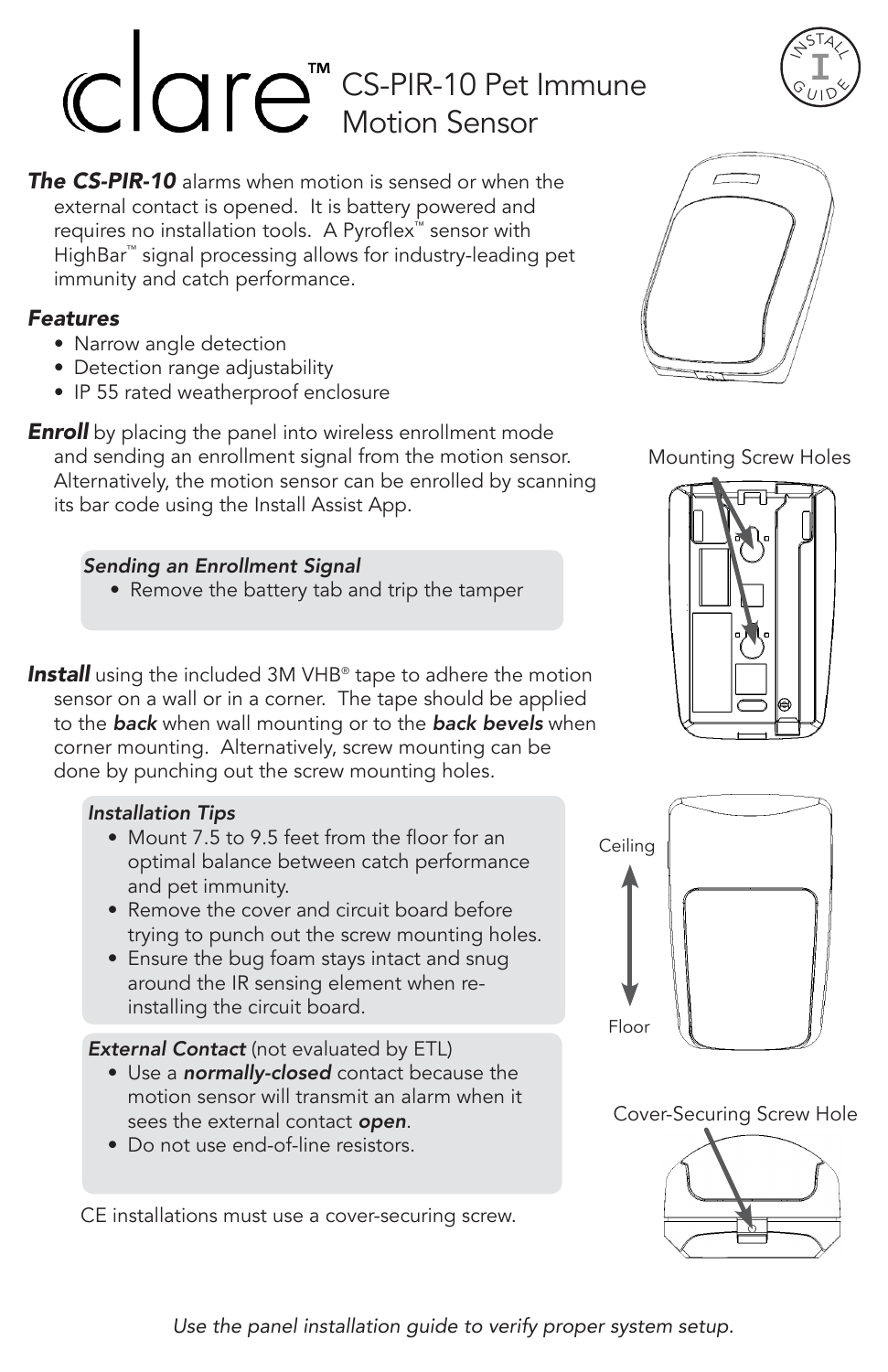# *Pro Tips*

*Walk test mode* is entered by pressing the motion sensor's tamper button. The walk test lasts three minutes.

#### *Walk Test Operation*

- The walk test LED turns on when motion is sensed.
- The motion sensor performs a re-calibration after each activation. The re-calibration takes about 30 seconds. The sensor will NOT sense motion during the re-calibration.
- Wireless transmissions are sent for each detection, so walk test mode can also be used to test the panel.
- **3M VHB Tape** works great if the surface is properly prepared and firm pressure is applied for over 10 seconds.

#### *Surface Preparation*

- Clean the surface
- Ensure the mounting surface temperature is above 50 °F



External Contact

*Motion lockout* is active for three minutes after a motion event is detected. During the motion lockout period, motion events will be ignored.

*Motion sensitivity* can be adjusted by the sensitivity jumper on the circuit board.

- Jumper Installed (lower sensitivity): Detects person in 3 to 5 steps. Increases pet immunity. Usually for security applications.
- Jumper NOT Installed (higher sensitivity): Detects person in 2 to 4 steps. Usually for occupancy applications.
- **Pet immunity** is optimized when the motion sensor is mounted at 7.5 to 9.5 feet high and aimed *away* from house features that could allow pets to be high in the detection field (e.g. stairs, counter tops, tall furniture).



*Motion catch performance* is best when the motion sensor is positioned so a person would typically walk across the front of the motion sensor instead of directly toward the motion sensor.

#### *Motion Detection Tips*

- Provide a clear line-of-sight to the monitored area and remember that glass blocks infrared energy (PIR = Passive InfraRed).
- Aim away from windows and sunlight.
- Aim away from air conditioners, heaters or heating/cooling vents.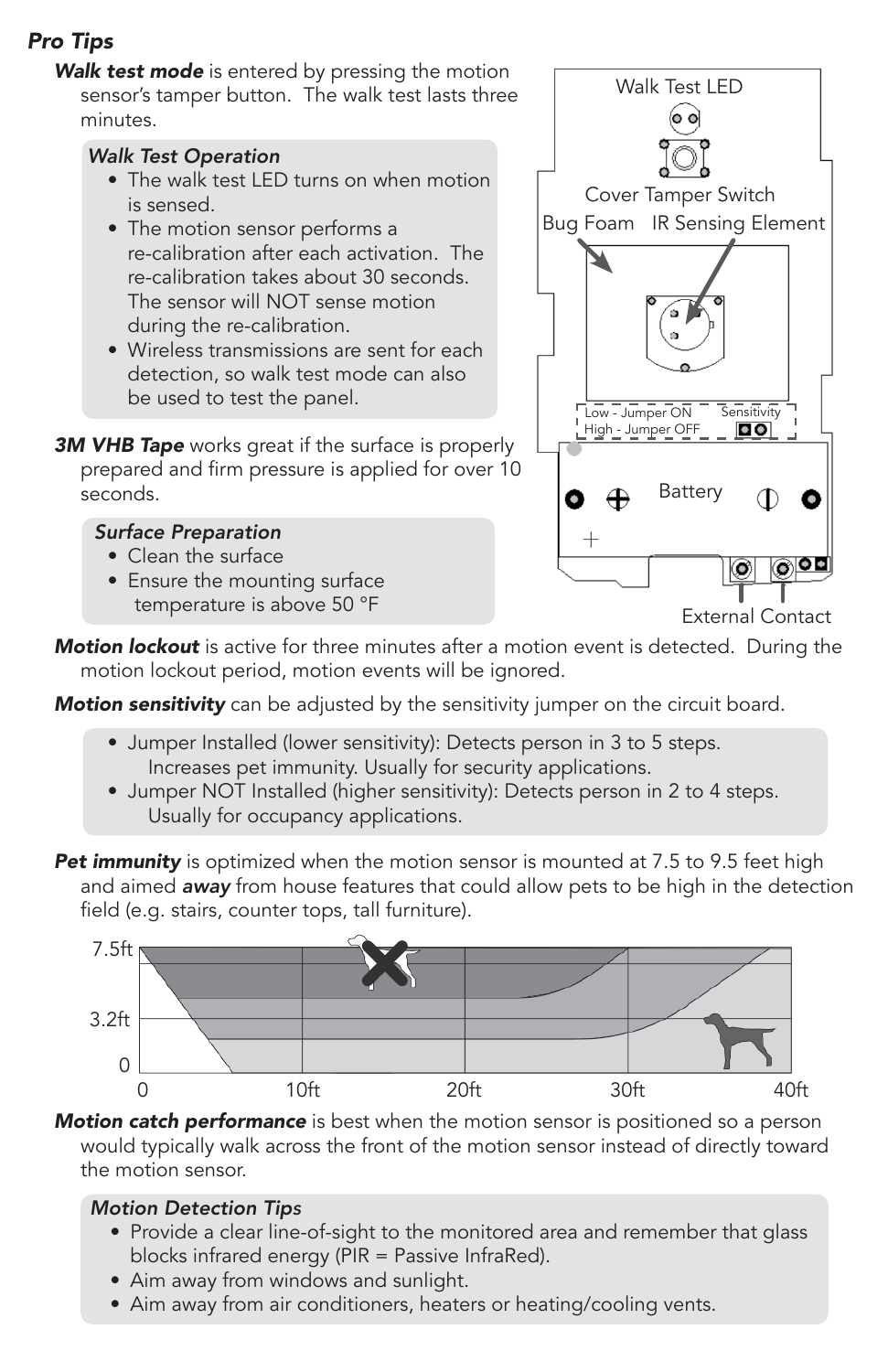## Specifications



## Side field of view for a mounting height of 7.5 feet